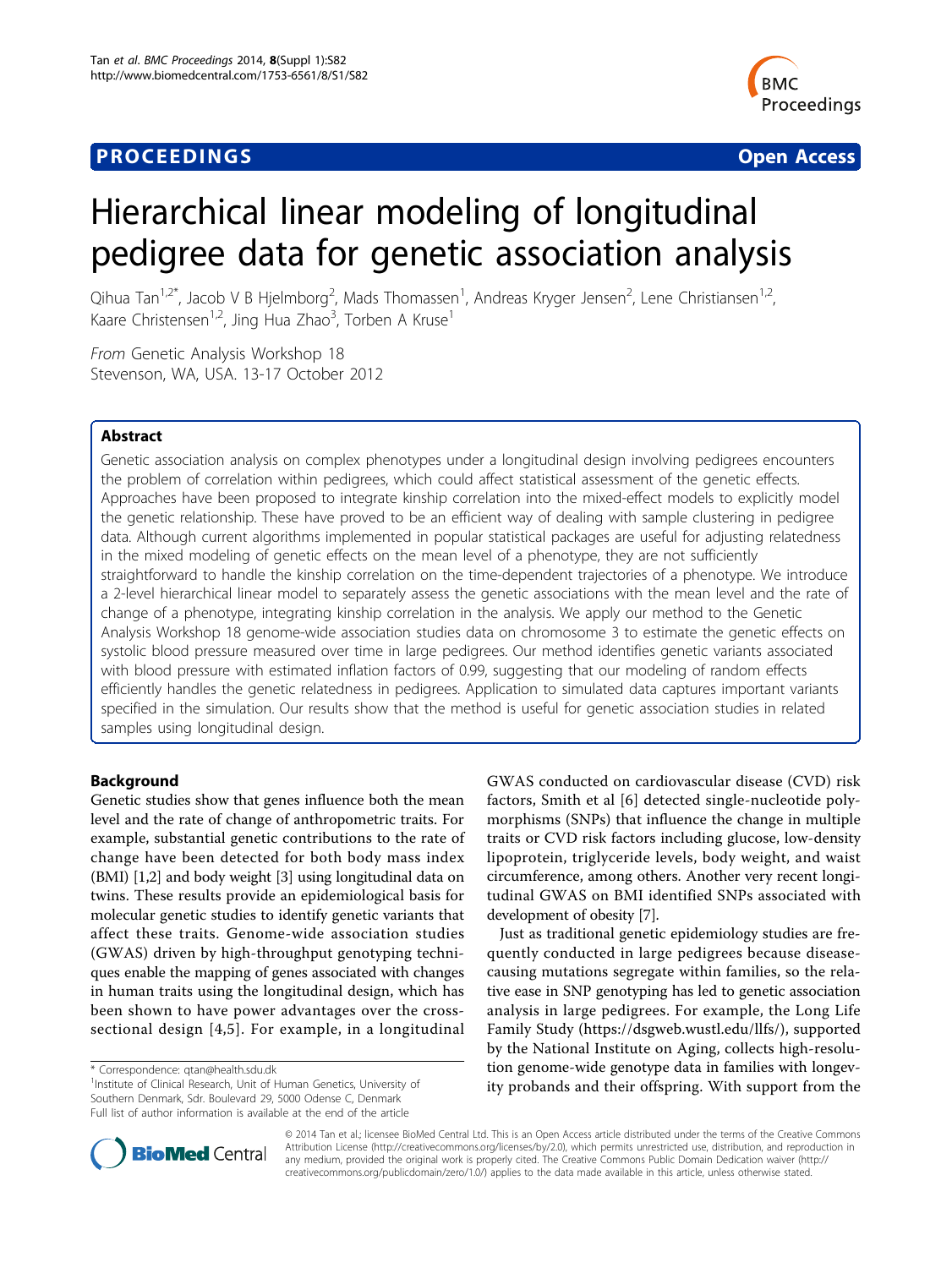NIH, Genetic Analysis Workshop 18 (GAW18) provides whole genome sequencing data and longitudinal blood pressure measurements on large pedigrees. In fact, genetic analysis on longitudinal measurements from pedigrees is an important topic calling for novel statistical modeling [[8,9](#page-5-0)]. Such data are characterized by the random variation between individual longitudinal trajectories arising from repeated measurement on an individual, and by the random effect between pedigrees resulting from relatedness among individuals within a pedigree, which is one of the situations of sample stratification in GWAS [[10\]](#page-5-0). An efficient mixed model was introduced to deal with sample structure resulting from genetic correlation by introducing a kinship matrix to account for pairwise relatedness between individual samples [\[11](#page-5-0)]. Implementation of the algorithm to GWAS in correlated samples is possible via software packages such as EMMAX [\[11\]](#page-5-0) and kinship [[12](#page-5-0)]. Although useful for adjusting relatedness in the mixed modeling of genetic effects on the mean level of a phenotype, current algorithms implemented in popular statistical packages are not sufficiently straightforward for handling the kinship correlation on the time-dependent trajectories of a phenotype. This paper introduces a novel integration of the hierarchical linear model (HLM) to handle intraindividual correlation resulting from repeated longitudinal measurements and the kinship model to deal with intrapedigree relatedness with an example application to the GAW18 data.

# Methods

# The GAW18 data

## Phenotype data

GAW18 provides blood pressure data in 20 large pedigrees (27 to 107 individuals per pedigree, mean pedigree size 69 individuals, 932 participants in total) measured longitudinally over 4 times in a period of 30 years. In total, 246 individuals have 1, 183 have 2, 309 have 3, and 194 have 4 measurements. Besides blood pressure, information concerning hypertension diagnosis (systolic blood pressure [SBP] >140 mm Hg, diastolic blood pressure [DBP] >90 mm Hg), antihypertension medicine intake, and tobacco smoking is also collected at each examination. Participants entered the study at different ages, ranging from 16 to 94 years, with a mean age of 39.6 years.

#### Genotype data

The data contains SNP genotypes on odd-numbered autosomes for individuals in the 20 pedigrees obtained using different versions of the Illumina Infinium Beadchips. Raw genotype data were processed using standard quality control procedures and cleaned for mendelian errors. This paper focuses on chromosome 3 data, which contains 65,519 SNPs, to illustrate the application of our proposed method.

#### Simulated data

GAW18 also provides simulated phenotype data for 200 replicates, each with 849 individuals from the real pedigrees. As with the real data, longitudinal blood pressure measurements were simulated for 3 time points with 3.9 years between exams 1 and 2 and 6.9 years between exams 1 and 3. The simulation included age and sex as fixed covariates and hypertension diagnosis, medication use, and tobacco smoking as time-varying covariates.

### Hierarchical linear models

The HLM is a complex form of regression analysis [[13,14](#page-5-0)], referred to as random coefficients model with 2 defining features. First, the data appropriate for HLM are structured with difference levels with lower-level or level 1 units (here, blood pressure measurements over time for each individual) nested within the higher-level or level 2 units (here, genotypes at a given SNP locus across individuals). Second, the parameters of the level 1 model characterize linear relationships occurring between level 1 units (here, the blood pressure trajectory over time). These parameters can be modeled as a function of level 2 units (genotypes). Our 2-level HLM takes the form of regression models developed separately for level 1 and level 2 units. For clarity, the level 1 model for each individual can be shown as

$$
Y_{ij} = \beta_{0,i} + \beta_{1,i} X_{ij} + e_{ij}
$$
 (1)

where  $Y_{ij}$  is SBP measured for individual *i* at age *j*;  $X_{ij}$ is age at measurement for individual *i*;  $\beta_{0,i}$  and  $\beta_{1,i}$  are the intercept and slope parameters for individual  $i; e_{ii}$  is a random error associated with individual  $i$  at age  $j$  that is normally distributed with  $E(e_{ij}) = 0$ ,  $var(e_{ij}) = \sigma^2$ .<br>In the level 2 model, the regression coefficients

In the level 2 model, the regression coefficients from the level 1 model are regressed on the level 2 group variable, here defined as the genotypes for a SNP:

$$
\beta_{0,i} = \gamma_{00} + \gamma_{01} G_i + U_{0,i} \tag{2}
$$

$$
\beta_{1,i} = \gamma_{10} + \gamma_{11} G_i + U_{1,i} \tag{3}
$$

In equations (2) and (3),  $G_i$  is genotype for individual *i*;  $\gamma_{00}$  and  $\gamma_{10}$  are the intercepts or overall means for  $\beta_{0,i}$  and  $\beta_{1,i}$ ;  $\gamma_{01}$  and  $\gamma_{11}$  are the regression coefficients (slopes) associating genotypes with  $\beta_{0,i}$  and  $\beta_{1,i}$ ;  $U_{0i}$  and  $U_{1i}$  are the random effects for  $\beta_{0,i}$  and  $\beta_{1,i}$  after adjusting for genotype  $G_i$  that are normally distributed with  $E(U_{0i})=E$  $(U_{1i})$  = 0. In our context, the most interesting parameters are  $\gamma_{01}$  and  $\gamma_{11}$ , which represent genotype association with overall mean and rate of change for SBP.

#### Modeling relatedness

The HLMs described so far are most appropriate for unrelated individuals from a general population. When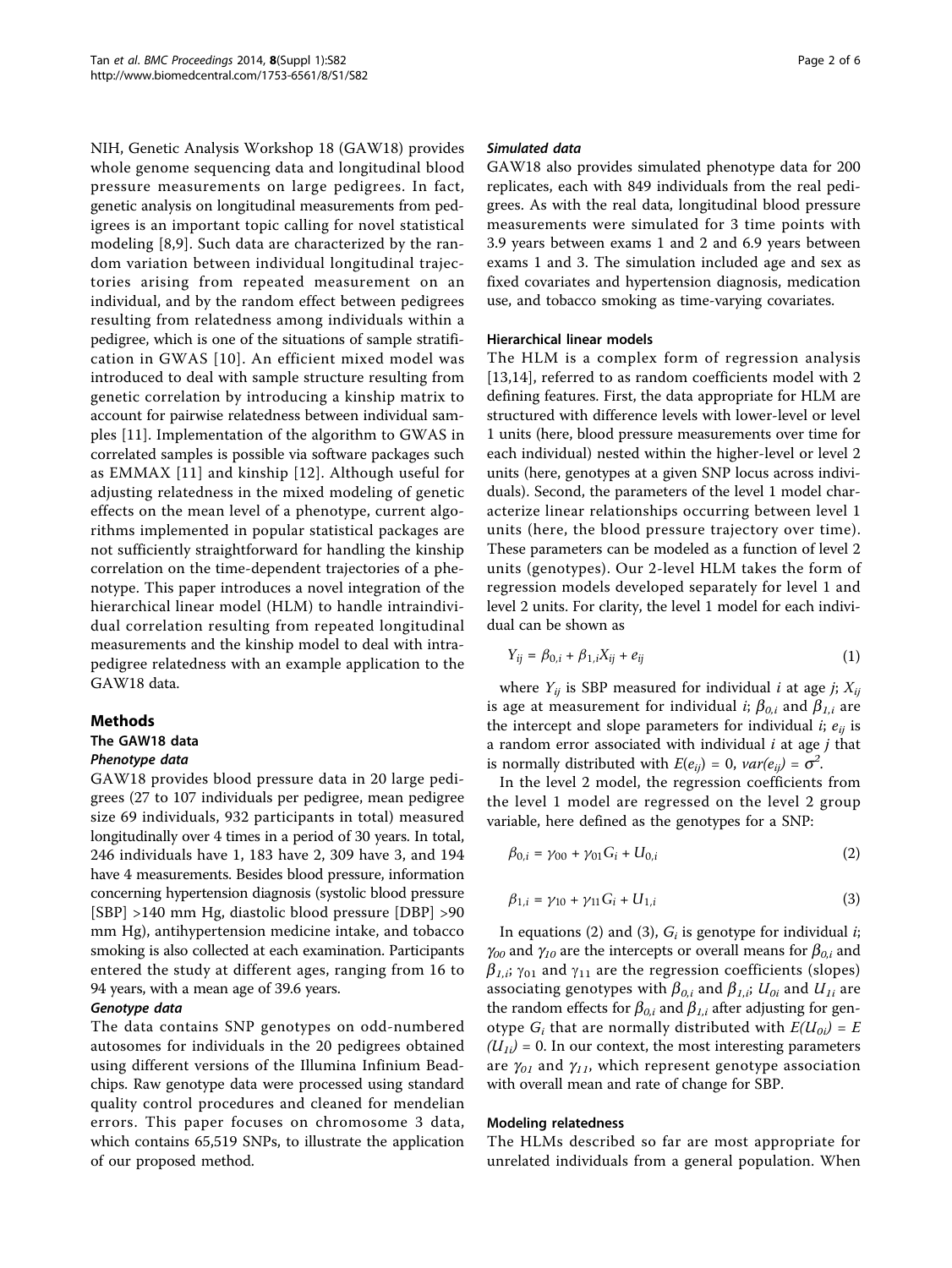<span id="page-2-0"></span>longitudinal data are collected in pedigrees, correlation arises among the random effects for individual trajectories described above. In human pedigrees, the heritable random variation is distributed following a kinship matrix defined according to the pairwise genotypic similarity of individuals, which can be readily derived from pedigree structures or whole genome data. Explicitly modeling the pedigree structure in a mixed-effect model is shown to improve performance in GWAS by bringing the genomic control factor very close to 1 [[11,15\]](#page-5-0). Here we introduce a mixed model that involves a kinship matrix to our level 2 models to handle the relatedness resulting from pedigree structures in the GAW18 data. In the mixed model, we define  $G_i$  in equations (2) and (3) as a fixed-effect variable and  $U_{0,i}$  and  $U_{1,i}$  as random effect variables that can be decomposed into 2 parts: a heritable component ( $u_{0,i}$  or  $u_{1i}$ ) and a nonheritable component ( $\varepsilon_{0,i}$  or  $\varepsilon_{1,i}$ ) such that

$$
U_{0,i} = u_{0,i} + \varepsilon_{0,i} \tag{4}
$$

$$
U_{1,i} = u_{1,i} + \varepsilon_{1,i} \tag{5}
$$

$$
Var(u_0) = \sigma_{0,g}^2 K, \ Var(u_1) = \sigma_{1,g}^2 K \tag{6}
$$

In equation (6),  $u_0$  is a vector representing the heritable component in the random variation in individual intercepts,  $\beta_{0,i}$ ;  $u_1$  is a vector representing the heritable component in the random variation in individual slopes,  $\beta_{I,i}$ ;  $\sigma_{0,g}^2$  and  $\sigma_{1,g}^2$  represent the variability in phenotype<br>dissimilarity among genetically related individuals: K is a dissimilarity among genetically related individuals;  $K$  is a matrix of kinship coefficients calculated from pedigree structures. In the actual estimation of the level 2 models, extra fixed-effect variables, such as sex, can be included so that effects of these fixed variables can be estimated together with that for each SNP with the possibility of estimating interactions between them. The level 2 models are fitted using the lmekin function in the free R package, kinship.

# Results

#### Original phenotype data

We started with regressing SBP values on 2 time-varying variables, smoking and intake of antihypertension medicine, to remove their effects, and then fitted the level 1 models to the age trajectories of SBP measured over time. Figure 1 is a histogram for the estimated SBP at age 42 years (the mean age for all ages at examination), or SBP (42), and the slope for each individual. There are outliers at the far ends in the distributions (Figure 1), defined as

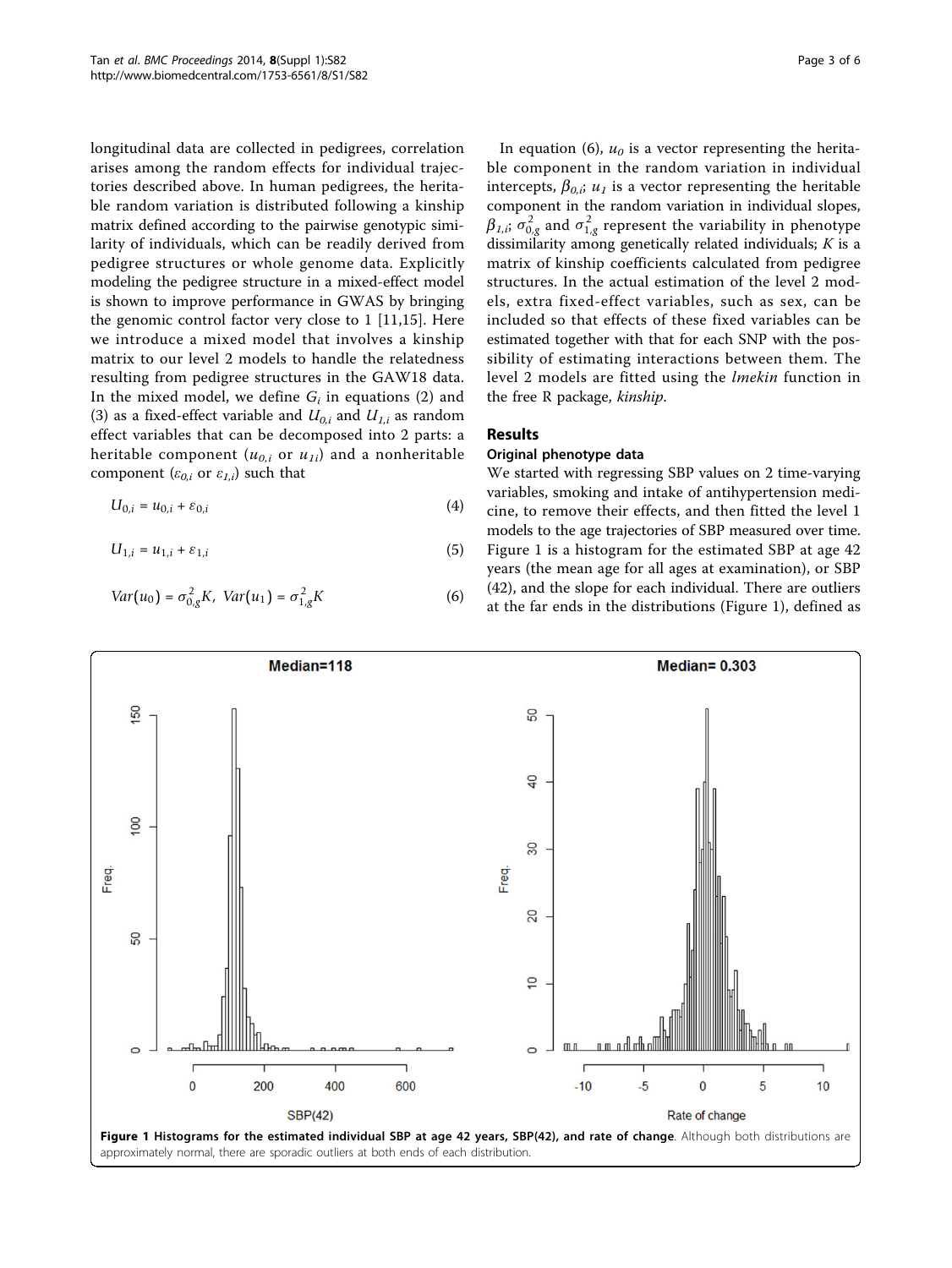those whose values are beyond 3 standard deviations from the mean, that were removed in fitting the level 2 models. The median for SBP(42) is 118 mm Hg. The median for the slope is 0.303 mm Hg per year, which means that for every 10-year increase in age, SBP is expected to increase about 3 mm Hg on average.

For each of the 65,519 SNPs genotyped on chromosome 3, we next fitted the level 2 models as described in equations (2) to (6) and included sex as an additional fixed-effect variable. The Q-Q plot is shown in Figure 2 for the  $p$  values for effects of each SNP on SBP(42) (the left panel) and on rate of change (the right panel). Although no SNP reached genome significance ( $p$  value <5e-08), some SNPs on chromosome 3 may tend to affect the mean level of SBP (SNP IDs are shown in Figure 2). Meanwhile, our analysis did not reveal any genetic associations that affect the rate of change in SBP for the tested SNPs on chromosome 3. The estimated inflation factors  $(\lambda)$  are 0.99 for both SBP(42) and rate of change, suggesting that our modeling of random effects efficiently removed relatedness in substructures resulting from repeated measurements within individuals and between individuals within pedigrees.

### Simulated phenotype data

The application to original data has shown that the influence of pedigree structure on statistical testing can be nicely controlled by our method. We next use the simulated phenotype data to validate performance of our model and to see whether important genetic

variants can be captured for given sample size in the simulation. As with the real data, we focused only on SBP and used regression models to adjust for effects of time-varying variables (smoking and medication) and fitted level 1 model to the residuals. Considering the enormous computational load in performing GWAS for 200 replicates, we limited our analysis on simulated data to all SNPs in the MAP4 gene on chromosome 3. The simulation included 14 functional variants (6 with minor allele frequency [MAF] >0.01) accounting for 7.7% of the total variance in SBP. A total of 87 SNPs in the GAW18 GWAS data were mapped to the MAP4 gene. We performed level 2 analysis on all 200 replicates, focusing on 62 SNPs with MAF >0.01. Based on the results on simulated replicates, statistical power was calculated as defining type I error rate  $\alpha = 0.05$  and  $\alpha =$ 0.05/number of SNPs tested  $(\sim 0.0008)$ . With a sample size of 849 individuals, the highest power in detecting the effect on mean SBP or SBP(42) was achieved by SNP  $rs11711953$  (MAF = 0.028) with power estimates of 1 and 0.70 for  $\alpha$  values of 0.05 and 0.0008. This SNP is the variant in MAP4 assigned the highest effect on SBP, accounting for 2.78% of the variance in SBP. Interestingly, we also obtained the highest power for detecting association with rate of change from the same SNP (0.75 for  $\alpha$  = 0.05), suggesting that rs11711953 influences both the mean level (negative correlation) and the rate of change over ages (positive correlation) of the simulated SBP. Table [1](#page-4-0) displays the top 10 SNPs showing the highest power. As can be seen, the statistical

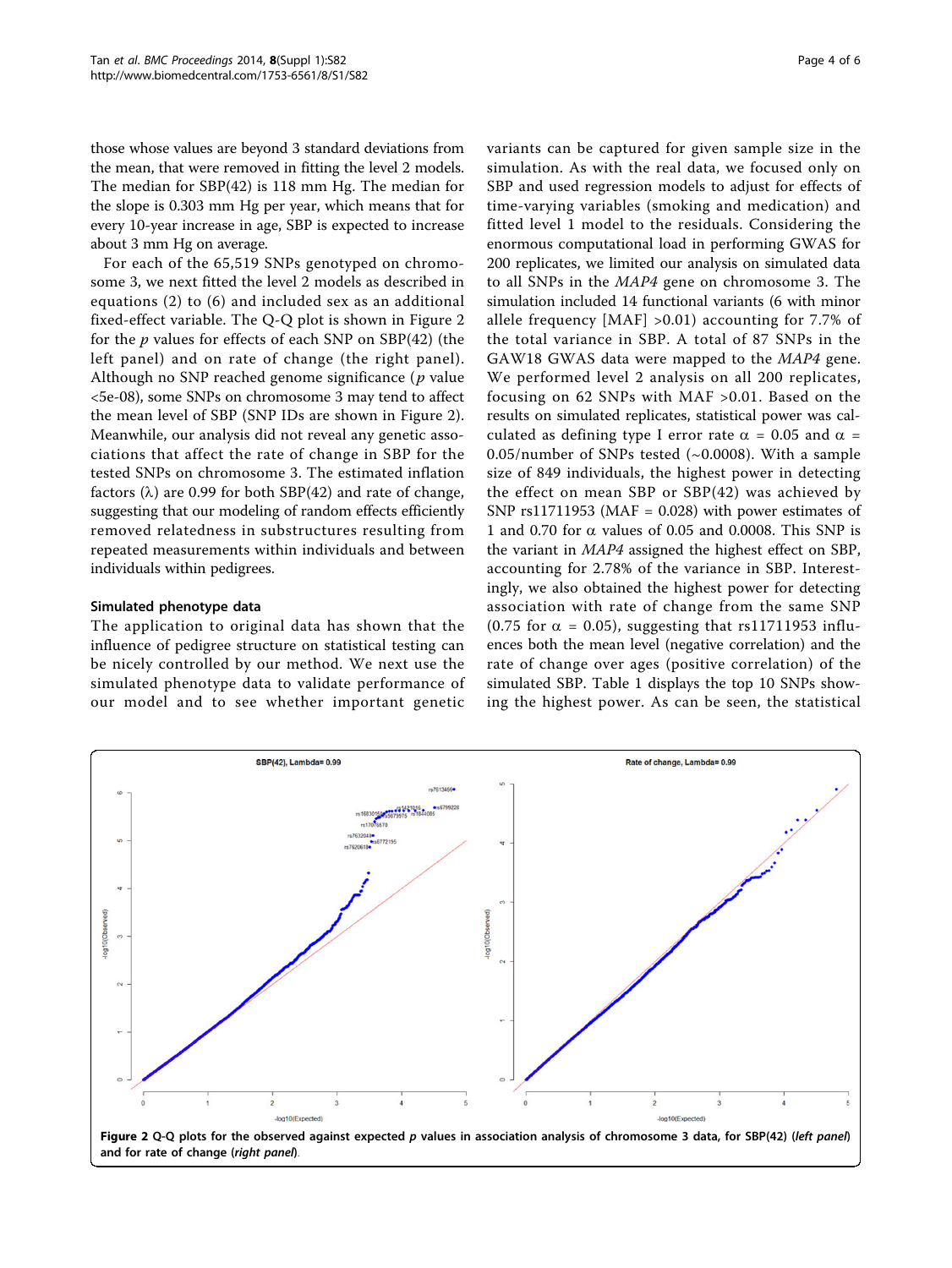|            |                 |            | SBP(42)               |           | Rate of change        |           | Closest functional variants in simulation |                       |                                |                         |
|------------|-----------------|------------|-----------------------|-----------|-----------------------|-----------|-------------------------------------------|-----------------------|--------------------------------|-------------------------|
| <b>SNP</b> | <b>Position</b> | <b>MAF</b> | Power $\alpha = 0.05$ | Beta mean | Power $\alpha = 0.05$ | Beta mean | <b>Position</b>                           | <b>MAF</b>            | <b>Beta</b>                    | % Variance              |
| rs11711953 | 48040283        | 0.03       | 1.00                  | $-18.6$   | 0.75                  | 0.59      | 48042083,<br>48042084                     | 0.03<br>0.01          | $-9.91$<br>$-11.01$            | 0.028<br>0.011          |
| rs1665982  | 47905079        | 0.11       | 0.64                  | $-6.08$   | 0.46                  | 0.25      | 48042083.<br>48042084.<br>47913455        | 0.03<br>0.01<br>0.005 | $-9.91$<br>$-11.01$<br>$-8.70$ | 0.028<br>0.011<br>0.004 |
| rs319680   | 47898307        | 0.15       | 0.53                  | $-4.60$   | 0.41                  | 0.20      | 47913455                                  | 0.005                 | $-8.70$                        | 0.004                   |
| rs6763824  | 47905427        | 0.14       | 0.46                  | $-4.47$   | 0.38                  | 0.20      | 47913455                                  | 0.005                 | $-8.70$                        | 0.004                   |
| rs184388   | 47939626        | 0.34       | 0.40                  | $-3.03$   | 0.33                  | 0.13      | 47956424                                  | 0.38                  | $-2.38$                        | 0.014                   |
| rs1060407  | 47958037        | 0.34       | 0.39                  | $-3.02$   | 0.33                  | 0.13      | 47957996.<br>47957741                     | 0.03<br>0.002         | $-7.39$<br>$-8.10$             | 0.015<br>0.003          |
| rs7430879  | 48038714        | 0.38       | 0.39                  | $-2.82$   | 0.39                  | 0.13      | 48042083.<br>48042084                     | 0.03<br>0.01          | $-9.91$<br>$-11.01$            | 0.028<br>0.011          |
| rs4599334  | 48066400        | 0.35       | 0.37                  | $-2.93$   | 0.29                  | 0.12      | 48042083,<br>48042084                     | 0.03<br>0.01          | $-9.91$<br>$-11.01$            | 0.028<br>0.011          |
| rs4296617  | 48068308        | 0.35       | 0.37                  | $-2.92$   | 0.28                  | 0.12      | 48042083.<br>48042084                     | 0.03<br>0.01          | $-9.91$<br>$-11.01$            | 0.028<br>0.011          |
| rs2053767  | 47999674        | 0.38       | 0.37                  | $-2.75$   | 0.38                  | 0.13      | 48042083.<br>48042084                     | 0.03<br>0.01          | $-9.91$<br>$-11.01$            | 0.028<br>0.011          |

<span id="page-4-0"></span>Table 1 The top 10 SNPs (MAF >0.01) detected with the highest statistical power from simulated data

power for each of the SNPs depends on the effect and frequency of the genetic variants in their vicinity and the distance to them. Interestingly, the functional variants in the close vicinity of the top 6 SNPs explain 7.5% of the total variance in SBP, which is nearly the total effect of the MAP4 gene specified in the simulation.

## Discussion

In longitudinal investigations, researchers are interested in studying interindividual differences in intraindividual changes. Such studies are inherently hierarchical in nature. The nested structure in data includes multiple or repeated observations within an individual, and a collection of multiple individuals in a sample, which can be modeled by HLM. The nested modeling is actually equivalent to the mixed-effects model from a theoretical prospective. By incorporating equations (2) and (3) into equation (1), we obtain

$$
Y_{i,j} = \gamma_{00} + \gamma_{10} X_{ij} + \gamma_{01} G_i + \gamma_{11} G_i X_{ij} + U_{1,i} X_{ij} + U_{0,i} + r_{ij} (7)
$$

The combined model has fixed effects for age, genotype and their interaction, and the composite error including random effects for the age trajectory and for the mean SBP level. Unlike the mixed model that corrects phenotype correlation within pedigree, our modeling strategy allows a direct adjustment of kinship correlation in the mean level and the rate of change of SBP. In a combined model, however, this is somewhat more difficult to implement. As shown by the application example, our hierarchical modeling strategy enables integration of kinship matrix to explicitly account for the genetic correlation both in the level and in the rate of change of SBP in general pedigrees using readily available software packages. For comparison, we performed similar association analysis on chromosome 3 but using the linear mixed model with individual rate of change as dependent variable and assuming random effect for each pedigree. The estimated inflation factor becomes 1.07, indicating a moderate degree of sample substructure. This is in contrast with a lambda of 1 from the lmekin model, suggesting that explicitly modeling the kinship correlation structure can help to improve model performances for GWAS in pedigree studies.

Our hierarchical modeling procedure also offers an easy way to detect outliers in longitudinal studies [\[16\]](#page-5-0), which is easily done by examining the distribution of the estimated individual intercepts and slopes (see Figure [1](#page-2-0)). For example, in our analysis, we define outliers as any observation with values for the intercept or SBP(42) and for the slope or rate of change beyond 3 standard deviations from the mean. In addition, we also set those with an estimated SBP(42) of less than 60 mm Hg as outliers because it is unreasonable for SBP to be too low to maintain physical function (normal range for SBP: 90 to 140 mm Hg). Because the individual intercept and slope are based on the level 1 model fitted to the repeated measurements on each participant, our multilevel modeling process actually provides summary metrics that can be used for detecting outliers. Note that, in longitudinal studies, the increasing number of waves for data collection can complicate the search for outliers. However, this is an advantage for our way of defining outliers because, with repeated observations, the resulting random slope for each individual can be more stabilized and definition of outliers less affected by occasional extreme point observations.